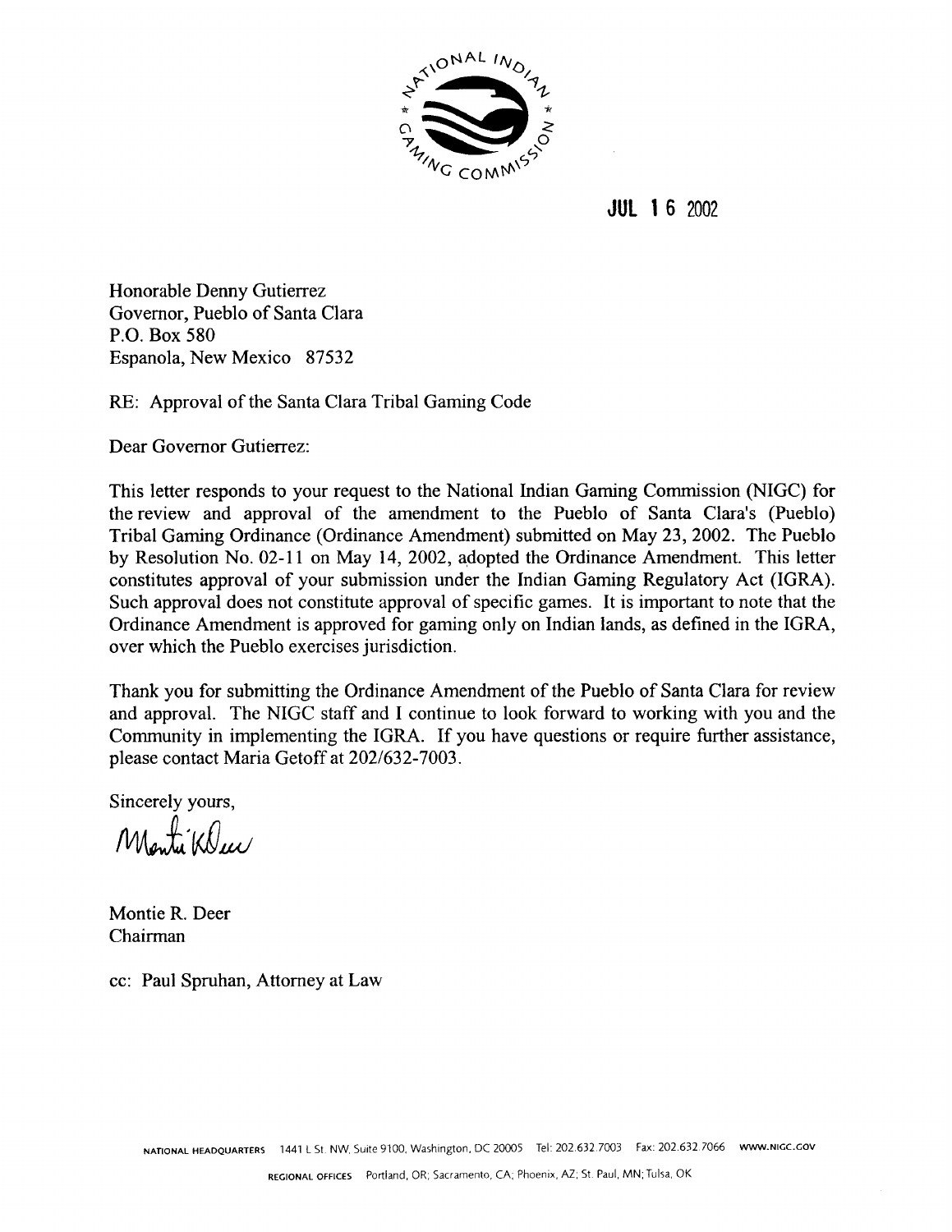**SANTA CLARA**

**POST OFFICE BOX 580 (505) 753-7326 (505) 753-7330**



# **INDIAN PUEBLO**

**ESPANOLA, NEW MEXICO 87532**

**OFFICE OF GOVERNOR**

**/**

# **PUEBLO OF SANTA CLARA TRIBAL COUNCIL**

## **RESOLUTION NO.02-li**

### **AMENDING THE SANTA CLARA TRIBAL GAMING CODE**

**WHEREAS, by Resolution No. 98-02, adopted by the Tribal Council on January 29, 1998, the Tribal Council adopted <sup>a</sup> revised Gaming Code, which Code, as subsequently amended, was approved by the National Indian Gaming Commission; and**

**WHEREAS, the Tribal Council has concluded the Code as amended requires further amendment to clarify that persons who are employed by the enterprise that operates the tribal gaming facility but are not involved in any respect in gaming activities need not be licensed by the Pueblo of Santa Clara Gaming Commission, and to clarify the relationship of the Gaming Commission to the tribal government;**

**NOW, THEREFORE BE IT RESOLVED, by the Tribal Council of the Pueblo of Santa Clara, as follows:**

 $1.$ **The Santa Clara Tribal Gaming Code, as amended, is hereby further amended as follows:**

**A. Section 65.1(H) is amended by deleting such provision in its entirety, and inserting the following in its place:**

**Gaming Enterprise means the tribally-owned business entity that conducts Class II or Class III gaming on Santa Clara Lands, whether directly or through <sup>a</sup> management contract, except that where such entity also conducts other business activities, that are administratively and physically separate from any Class II or Class III gaming, the term Gaming Enterprise shall refer only to that operating division of the entity involved in, or whose operations are physically located in the same place as, the operation or management of Class II or Class III gaming.**

**B. Section 65.6(B)(7) is amended by changing the final period to <sup>a</sup> comma, and adding the following text: and to expend for its authorized purposes such funds as are appropriated by the Tribal Council in accordance with its approved budget.**